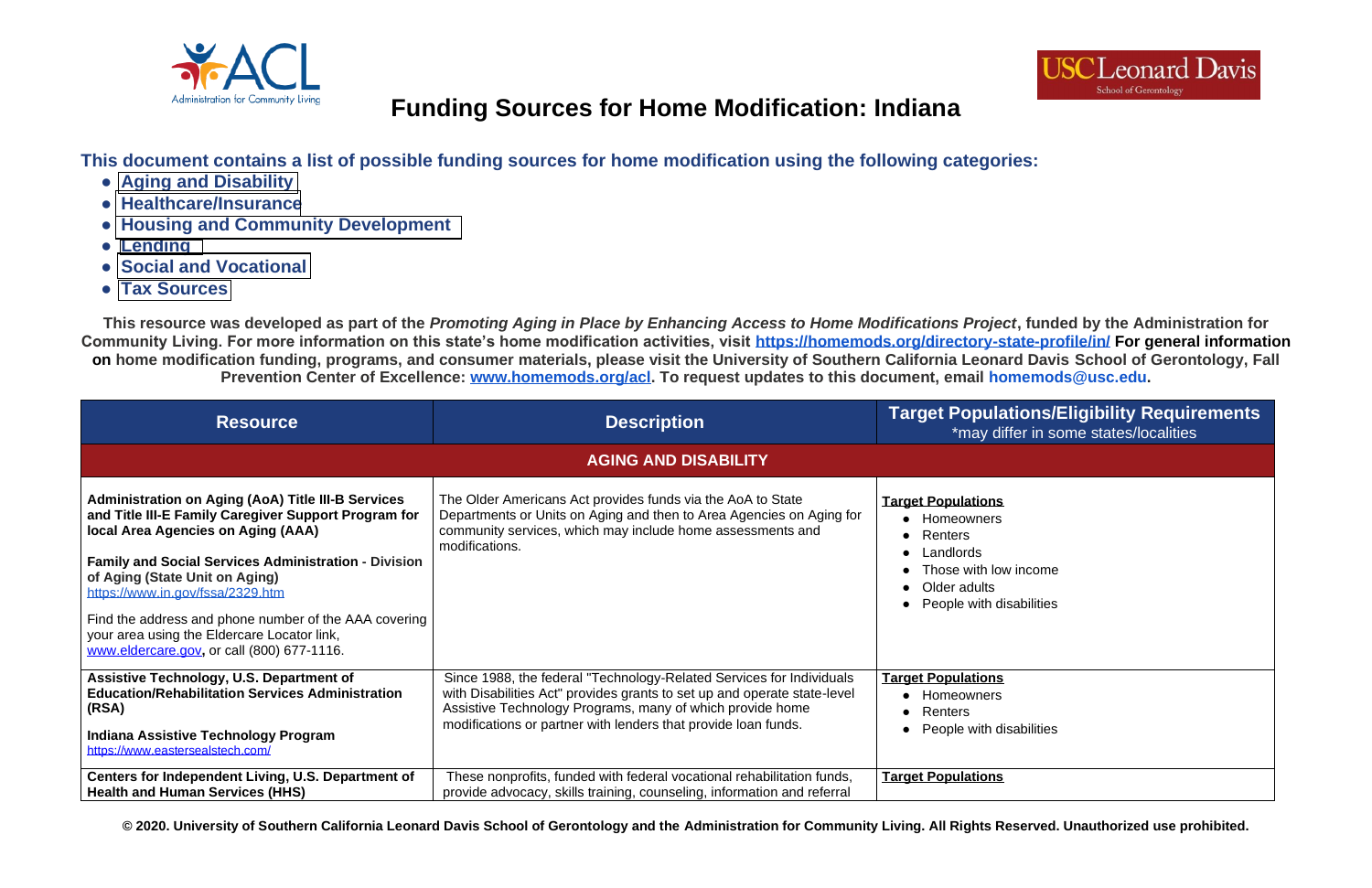w income

lisabilities

lisabilities

<span id="page-1-0"></span>

| <b>Indiana Centers for Independent Living</b><br>https://www.in.gov/fssa/ddrs/2762.htm                                                                                                                                 | and other assistance that enhances community living for persons with<br>disabilities. Some provide grants and loans for home modification.                                                                                                                                                                                                                                                                                                         | Homeowners<br>$\bullet$<br><b>Renters</b><br>Those with lov<br>Older adults<br>People with di                    |
|------------------------------------------------------------------------------------------------------------------------------------------------------------------------------------------------------------------------|----------------------------------------------------------------------------------------------------------------------------------------------------------------------------------------------------------------------------------------------------------------------------------------------------------------------------------------------------------------------------------------------------------------------------------------------------|------------------------------------------------------------------------------------------------------------------|
| <b>Veterans Housing Grants and Rehabilitation and</b><br><b>Prosthetic Services, U.S. Department of Veterans</b><br><b>Affairs</b>                                                                                     | <b>SAH</b> provides up to \$90,364 (2020) to construct an adapted home,<br>remodel a home, or apply to a mortgage balance of an adapted home<br>purchased with a VA grant.                                                                                                                                                                                                                                                                         | <b>Target Populations</b><br>Homeowners<br>Renters<br>People with di                                             |
| • Specially Adapted Housing (SAH) Grant and<br><b>Special Housing Adaptation (SHA) Grant</b><br>http://benefits.va.gov/homeloans/adaptedhousing.asp                                                                    | <b>SHA</b> provides up to \$18,074 (2020) to adapt the home of a Veteran or<br>of a family member with whom the Veteran lives, or to help purchase a<br>home for modification or one already adapted.                                                                                                                                                                                                                                              | <b>SAH and SHA Eligil</b><br>with a permanent sei<br>details.                                                    |
| • Temporary Residence Adaptation (TRA) Grant<br>http://benefits.va.gov/homeloans/adaptedhousing.asp                                                                                                                    | <b>TRA</b> provides a temporary grant of up to \$37,597 (SAH) and up to<br>\$6,713 (SHA).                                                                                                                                                                                                                                                                                                                                                          | <b>TRA Eligibility: For</b><br>will be temporarily re                                                            |
| <b>Home Improvements and Structural Alterations</b><br>(HISA) Grant<br>http://www.prosthetics.va.gov/psas/HISA2.asp                                                                                                    | <b>HISA</b> funds medically necessary accessibility improvements to<br>entrances, bathrooms, and kitchens; providing Veterans with service-<br>related disabilities up to \$6,800 and Veterans with non-service related<br>disabilities up to \$2,000.                                                                                                                                                                                             | member.<br><b>HISA Eligibility: See</b>                                                                          |
| To determine eligibility or connect with local SHA, SAH,<br>or HISA grant administrations, visit<br>https://www.va.gov/directory/guide/home.asp or call VA<br>toll-free at 1-800-827-1000.                             |                                                                                                                                                                                                                                                                                                                                                                                                                                                    |                                                                                                                  |
| Need more information or have questions? Contact a<br>Specially Adapted Housing (SAH) staff member via<br>email at sahinfo.vbaco@va.gov or by phone at (877)<br>827-3702.                                              |                                                                                                                                                                                                                                                                                                                                                                                                                                                    |                                                                                                                  |
| <b>Vocational Rehabilitation, U.S. Department of</b><br><b>Education/Rehabilitation Services Administration</b><br>(RSA)<br><b>Indiana Vocational Rehabilitation Services</b><br>https://www.in.gov/fssa/ddrs/2636.htm | The Rehabilitation Services Administration (RSA), part of the U.S.<br>Department of Education, provides "Part A" funds to state rehabilitation<br>agencies for assistive devices or home modifications for individuals with<br>a vocational objective. These funds are then made available through: 1)<br>the state's rehabilitation services agency network; or 2) a vocational<br>rehabilitation agency; or 3) local independent living centers. | <b>Target Populations</b><br>Homeowners<br>Renters<br>$\bullet$<br>Landlords<br>Those with lov<br>People with di |
|                                                                                                                                                                                                                        | <b>HEALTH CARE/INSURANCE SOURCES</b>                                                                                                                                                                                                                                                                                                                                                                                                               |                                                                                                                  |
| Insurance:<br>1. Health (e.g., Medicare) and Health<br><b>Maintenance Organizations (HMOs)</b>                                                                                                                         | These types of insurance programs can potentially cover home<br>modification but with great variation.<br>Health insurers, including some HMOs, may consider home<br>modifications as part of a comprehensive package of resources for                                                                                                                                                                                                             | <b>Target Populations</b><br>• Homeowners<br>Renters                                                             |

**SAH and SHA Eligibility:** Must be a Servicemember or Veteran with a permanent service-related disability. See website for more

> Veterans and Servicemembers who are or esiding in a home owned by a family

**e** website.

w income lisabilities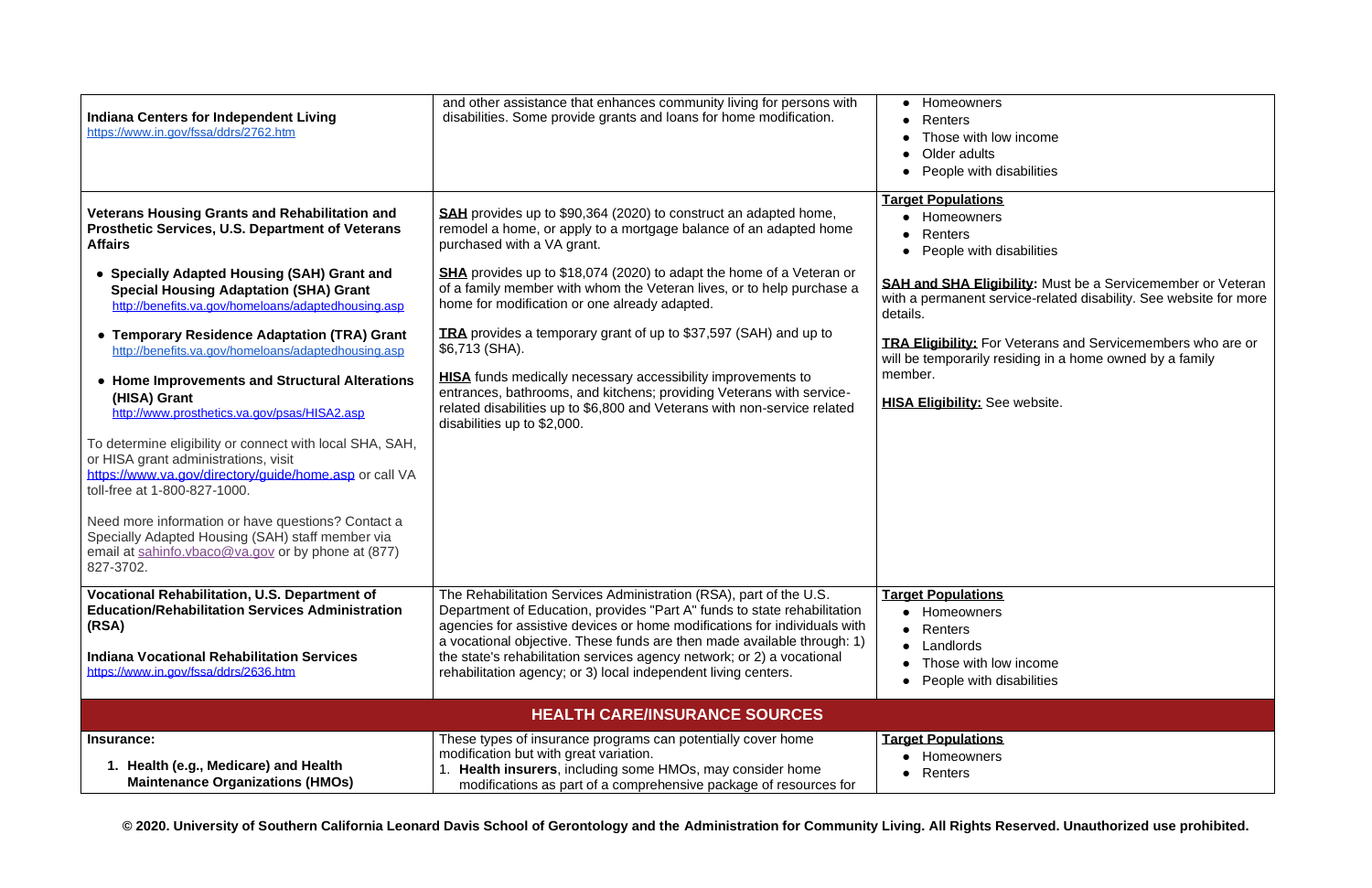**How to Access:** Contact your insurance plan or employer (if your insurance is provided by your employer)

> w income who are older adults or younger onditions

th chronic conditions or disabilities

tremely low income isabilities

<span id="page-2-0"></span>

| 2. Long-Term Care<br>3. Life                                                                                                                                                                                                                                                                                                                                                                                              | prevention. Medicare does not cover home modification but will<br>cover some related durable medical equipment, however, as of<br>2018, Medicare Advantage programs have the option of covering<br>basic home modifications as part of the Supplemental benefits.<br>2. Long-Term Care plans may have home modification-related<br>coverage in a rider paid in addition to basic premiums.<br>3. Life insurance premiums can sometimes be borrowed against to<br>fund home modifications.                                                                                                                                                                                                                                                                        | <b>How to Access: Cor</b><br>your insurance is pro                                      |
|---------------------------------------------------------------------------------------------------------------------------------------------------------------------------------------------------------------------------------------------------------------------------------------------------------------------------------------------------------------------------------------------------------------------------|------------------------------------------------------------------------------------------------------------------------------------------------------------------------------------------------------------------------------------------------------------------------------------------------------------------------------------------------------------------------------------------------------------------------------------------------------------------------------------------------------------------------------------------------------------------------------------------------------------------------------------------------------------------------------------------------------------------------------------------------------------------|-----------------------------------------------------------------------------------------|
| <b>Medicaid Home and Community-Based Services</b><br>(HCBS) Waivers<br>The Centers for Medicare and Medicaid provides profiles<br>of each state's waivers. For summaries of your state's<br>waivers that include home modification, visit:<br><b>Indiana Medicaid</b><br>https://www.in.gov/medicaid/members/214.htm<br><b>Indiana Medicaid HCBS Waiver summaries</b><br>https://homemods.org/directory-state-profile/in/ | States can apply to the federal Centers for Medicare and Medicaid<br>Services for a specific target population of recipients (e.g., older adults)<br>to be assisted by "waiving" the regulations otherwise requiring<br>expenditures in hospital/institutional settings. These "Home and<br>Community-Based Services (HCBS) Waivers" authorized by Section<br>1915(c) of the Social Security Act, may include "environmental<br>modification."                                                                                                                                                                                                                                                                                                                   | <b>Target Populations</b><br>Those with low<br>with chronic co                          |
| <b>Money Follows the Person Program</b><br>https://www.medicaid.gov/medicaid/ltss/money-follows-the-<br>person/index.html<br><b>Indiana Money Follows the Person Program</b><br>https://www.in.gov/fssa/da/3475.htm                                                                                                                                                                                                       | "Money Follows the Person" (MFP) is a federal program that helps with<br>the nursing home to community transition. Services and activities are<br>unique to each MFP program.                                                                                                                                                                                                                                                                                                                                                                                                                                                                                                                                                                                    | <b>Target Populations</b><br>Individuals witl                                           |
| <b>Social Security</b><br>• Plan for Achieving Self-Support<br>https://www.ssa.gov/disabilityresear ch/wi/pass.htm<br>• Impairment-Related Work Expenses<br>https://www.ssa.gov/ssi/spotlights/spot-work-<br>expenses.htm<br>Phone (800) 772-1213<br>TTY: 1-800-325-0778                                                                                                                                                  | Plan For Achieving Self Support (PASS) -- Supplemental Security<br>Income (SSI), a major program of the Social Security Administration,<br>provides income for extremely low-income persons who have a<br>disability, and can be used for modifications to a home for achieving<br>greater independence.<br>Impairment Related Work Expenses (IRWE) can be used by Social<br>Security Disability (SSDI) and SSI recipients for costs for home<br>modifications, equipment and assistive technology and are deducted<br>from the earnings used to calculate benefit payments (this means<br>benefits are reduced less than they otherwise would be because a lower<br>earnings figure is used). These costs may also be deductible from<br>personal income taxes. | <b>Target Populations</b><br>Homeowners<br>Renters<br>Those with ext<br>People with dis |
|                                                                                                                                                                                                                                                                                                                                                                                                                           | <b>HOUSING/COMMUNITY DEVELOPMENT FUNDING SOURCES</b>                                                                                                                                                                                                                                                                                                                                                                                                                                                                                                                                                                                                                                                                                                             |                                                                                         |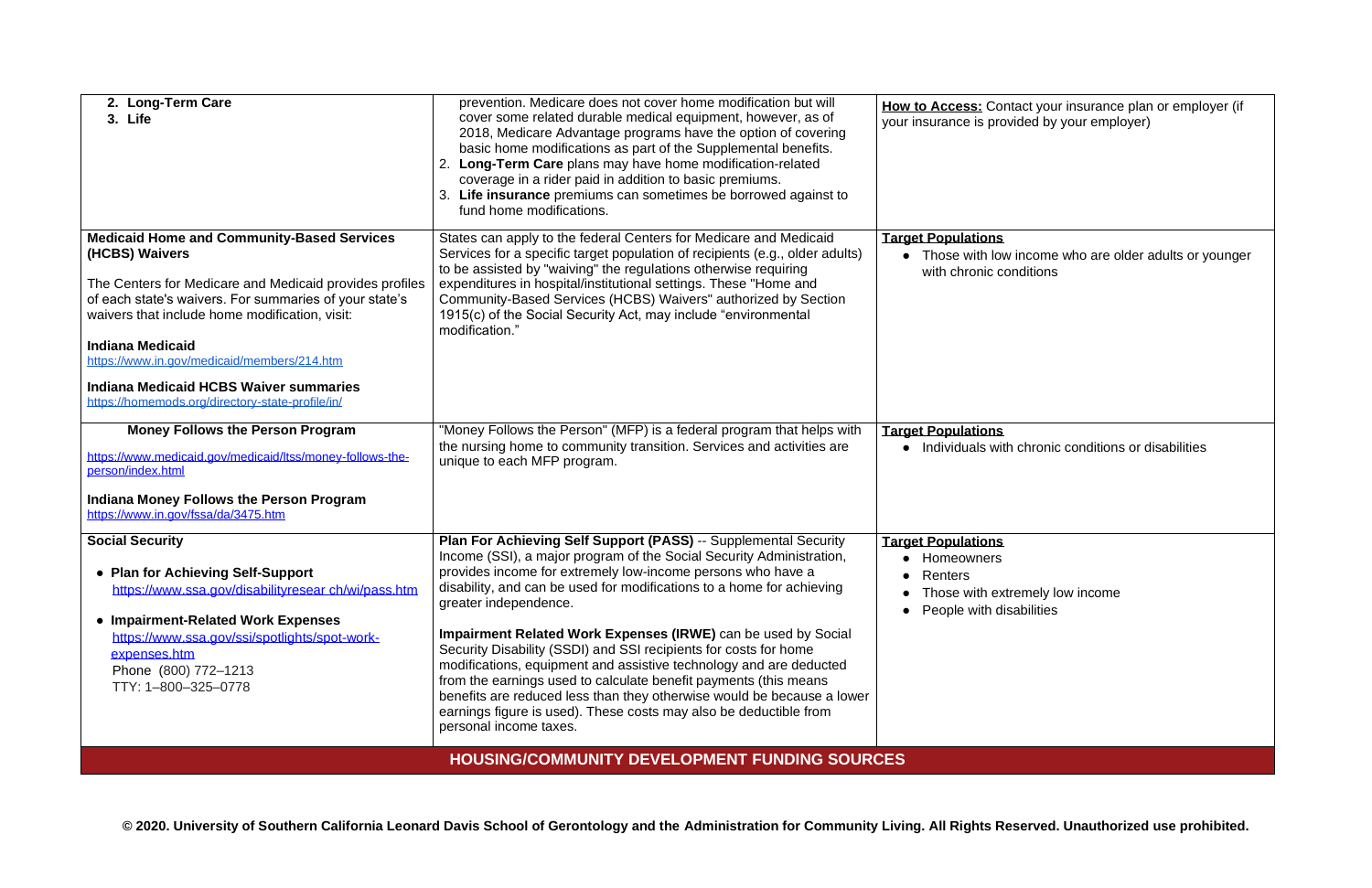w income lisabilities w income w income lisabilities w income lisabilities

| <b>Community Development Block Grants (CDBG),</b><br><b>Department of Housing and Urban Development</b><br>(HUD)<br>• CDBG Entitlement Program<br>https://www.hudexchange.info/programs/cdbg-<br>entitlement/<br>• State CDBG Program<br>https://www.hudexchange.info/programs/cdbg-state/<br>Find your local CDBG Grantees here:<br><b>Local Grantees by State</b>                                           | CDBG is a funding stream allocated by the Department of Housing and<br>Urban Development (HUD) to state and local governments to support<br>housing, community, and economic development needs including home<br>repair/improvement.<br>The CDBG Entitlement Program provides annual grants on a formula<br>basis to entitled cities and counties to develop viable urban communities<br>by providing decent housing and a suitable living environment,<br>principally for low- and moderate-income persons.<br>Under the State CDBG Program, states award grants to smaller units<br>of general local government that develop and preserve decent<br>affordable housing and provide services to the most vulnerable in our<br>communities. Annually, each State develops funding priorities based on<br>need and criteria for selecting projects. | <b>Target Populations</b><br>Homeowners<br>Renters<br>Landlords<br>Those with lov<br>Older adults<br>People with di   |
|---------------------------------------------------------------------------------------------------------------------------------------------------------------------------------------------------------------------------------------------------------------------------------------------------------------------------------------------------------------------------------------------------------------|----------------------------------------------------------------------------------------------------------------------------------------------------------------------------------------------------------------------------------------------------------------------------------------------------------------------------------------------------------------------------------------------------------------------------------------------------------------------------------------------------------------------------------------------------------------------------------------------------------------------------------------------------------------------------------------------------------------------------------------------------------------------------------------------------------------------------------------------------|-----------------------------------------------------------------------------------------------------------------------|
| HOME Program, U.S. Department of Housing and<br><b>Urban Development (HUD)</b><br>https://www.hud.gov/hudprograms/home-program<br>To learn who offers HOME in your area, use the "Find A<br>Grantee" box on the left of the page below. Search by<br>state and then check the HOME Investment Partnerships<br>Program box.<br>https://www.hudexchange.info/grantees/                                          | A number of years after CDBG was established, HOME was created as<br>a block grant allocated to states and communities to solely focus on<br>housing. It funds many home repair efforts nationwide.                                                                                                                                                                                                                                                                                                                                                                                                                                                                                                                                                                                                                                                | <b>Target Populations</b><br>Homeowners<br>Renters<br>Those with lov<br>Older adults                                  |
| <b>Local Housing/Neighborhood Agencies</b><br>(Neighborhood Housing Services)<br>For related information, visit:<br>http://www.neighborworks.org<br>To find local agencies, do an online search with your city<br>name and "Neighborhood Housing Services" or use this<br>locator to identify NeighborWorks affiliates in your area:<br>http://www.neighborworks.org/Our-Network/Network-<br><b>Directory</b> | Some towns and/or counties have neighborhood or local agencies<br>(often nonprofit) that offer home improvement advice and/or funding,<br>including home repair programs. Neighborhood Housing Services are<br>one type.                                                                                                                                                                                                                                                                                                                                                                                                                                                                                                                                                                                                                           | <b>Target Populations</b><br>• Homeowners<br>Renters<br>Landlords<br>Those with lov<br>Older adults<br>People with di |
| <b>State Housing Finance Agencies (HFAs)</b><br>https://www.ncsha.org/about-us/about-hfas/<br><b>Indiana Housing and Community Development</b><br><b>Authority</b><br>https://www.in.gov/ihcda                                                                                                                                                                                                                | State HFAs (which can go by a variety of names) assist low- and<br>moderate-income households by lending funds that: assist first-time<br>buyers to purchase homes, finance construction/repairs, develop<br>supportive housing for seniors and persons with disabilities, and operate<br>low-interest loan and deferred loan home improvement programming.<br>They also provide funds to developers creating new single-family homes                                                                                                                                                                                                                                                                                                                                                                                                              | <b>Target Populations</b><br>Homeowners<br>Renters<br>Landlords<br>Those with lov<br>Older adults<br>People with di   |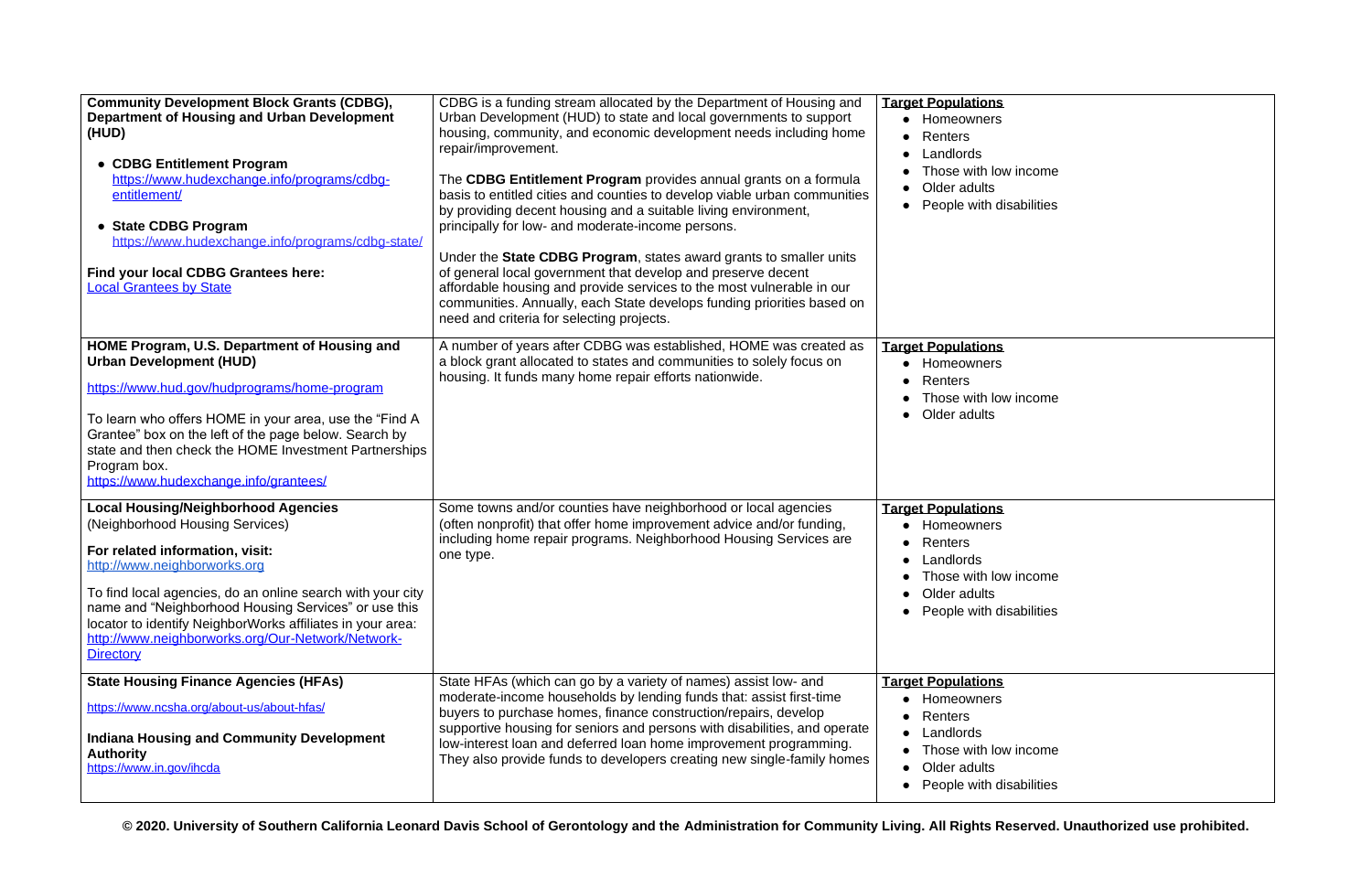# **Repair Loans/Grants**

 $\nu$  income

owner and occupy house; Be unable to dit elsewhere; Have a family income below lian income; For grants, be age 62 or older pay a repair loan.

### **Rousing Preservation Grants**

organizations ognized Tribes

**Eligibility:** Homes in rural communities of 3 or federally recognized Tribal lands.

income with low

sabilities

**Eliagibility:** *Elincome* requirements, give preference to: iupplemental Security Income or Aid to ndent Children rs of age r more members with a disability en (in most states) enters

<span id="page-4-0"></span>

|                                                                                                                                                                                                                                                                                                                                                                                                                                                                                                                                                                                                                                                                       | and constructing/rehabbing multi-family housing benefitting low-<br>moderate-income households.                                                                                                                                                                                                                                                                                                                                                                                                                                                                                                                                                                                                                                                                                                                                                                                                                                  |                                                                                                                                                                                                                                                                                                                                                                                                         |
|-----------------------------------------------------------------------------------------------------------------------------------------------------------------------------------------------------------------------------------------------------------------------------------------------------------------------------------------------------------------------------------------------------------------------------------------------------------------------------------------------------------------------------------------------------------------------------------------------------------------------------------------------------------------------|----------------------------------------------------------------------------------------------------------------------------------------------------------------------------------------------------------------------------------------------------------------------------------------------------------------------------------------------------------------------------------------------------------------------------------------------------------------------------------------------------------------------------------------------------------------------------------------------------------------------------------------------------------------------------------------------------------------------------------------------------------------------------------------------------------------------------------------------------------------------------------------------------------------------------------|---------------------------------------------------------------------------------------------------------------------------------------------------------------------------------------------------------------------------------------------------------------------------------------------------------------------------------------------------------------------------------------------------------|
| <b>USDA Office of Rural Development, U.S. Department</b><br>of Agriculture (USDA)<br>• Section 504 Home Repair<br>https://www.rd.usda.gov/programs-services/single-<br>family-housing-repair-loans-grants<br>• Section 533 Rural Housing Preservation<br>https://www.rd.usda.gov/programs-services/housing-<br>preservation-grants<br>Indiana USDA Offices:<br>Columbia City Area Office<br>$\bullet$<br>North Vernon Area Office<br><b>Bloomfield Area Office</b><br>Muncie Area Office<br>$\bullet$<br>Crawfordsville Area Office<br>Jasper Area Office<br>$\bullet$<br><b>Knox Area Office</b><br>$\bullet$<br>https://www.rd.usda.gov/contact-us/state-offices/in | Section 504 Home Repair Loans/Grants provide loans (up to<br>\$20,000) to very-low-income homeowners to repair, improve, or<br>modernize their homes or grants (up to \$7,500) to very-low-income<br>older adult homeowners to remove health and safety hazards. Loans<br>with 1% interest are available for households with repayment ability.<br>Grants are available for homeowners age 62 and older who are unable<br>to repay a loan. Loans and grants can be combined for up to \$27,500<br>in assistance.<br>Section 533 Rural Housing Preservation Grants provide funds to<br>state and local government entities, non-profits, and federally<br>recognized Tribes for the repair or rehabilitation of homes (including<br>accessibility features) occupied by low-income persons in rural areas.<br>Rental property owners may also receive assistance to make units<br>available to low- and very-low-income families. | <b>Section 504 Home R</b><br><b>Target Populations</b><br><b>Homeowners</b><br>$\bullet$<br>Those with low<br>Older adults<br>$\bullet$<br>Eligibility: Be homed<br>obtain affordable cred<br>50% of the area medi<br>and not be able to rep<br><b>Section 533 Rural H</b><br><b>Target Populations</b><br>Agencies and<br>$\bullet$<br>Federally reco<br>Eligibility: Homes m<br>20,000 people or less |
| <b>Weatherization Assistance Program, U.S.</b><br><b>Department of Energy (DOE)</b><br>https://energy.gov/eere/wipo/about-weatherization-<br>assistance-program-0<br><b>Indiana Weatherization Assistance Program</b><br>https://www.in.gov/ihcda/4076.htm                                                                                                                                                                                                                                                                                                                                                                                                            | The Weatherization Assistance Program's primary purpose is: "to<br>increase the energy efficiency of dwellings owned or occupied by low-<br>income persons, reduce their total residential energy expenditures, and<br>improve their health and safety, especially low-income persons who are<br>particularly vulnerable such as the elderly, the disabled, and children."<br>This includes incidental safety repairs when needed.                                                                                                                                                                                                                                                                                                                                                                                                                                                                                               | <b>Target Populations</b><br><b>Homeowners</b><br>Renters<br>$\bullet$<br>Those with low<br>Older adults<br>$\bullet$<br>People with dis<br>$\bullet$<br><b>Eligibility: States set</b><br>• Those receiving S<br><b>Families with Deper</b><br>• People over 60 year<br>• Families with one or<br>• Families with childre<br>• Homeowners and re                                                       |
|                                                                                                                                                                                                                                                                                                                                                                                                                                                                                                                                                                                                                                                                       | <b>LENDING FUNDING RESOURCES</b>                                                                                                                                                                                                                                                                                                                                                                                                                                                                                                                                                                                                                                                                                                                                                                                                                                                                                                 |                                                                                                                                                                                                                                                                                                                                                                                                         |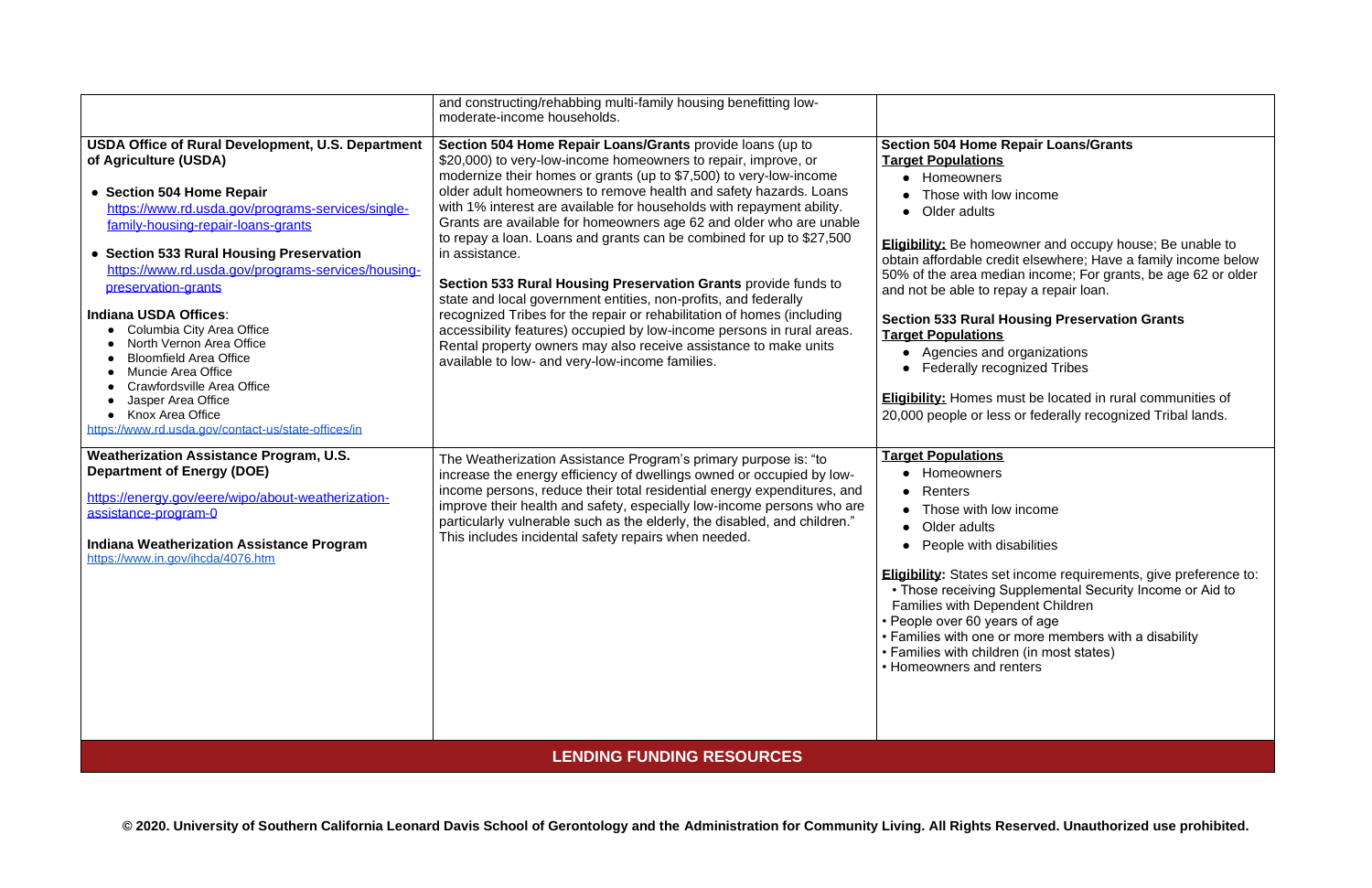#### *<u>I</u>* ement

#### **habilitation**

ebuyers

Ids with low to moderate incomes. The on ranges from \$5,000 to the reconstruction the existing foundation system remains in

ntact your local banking institution.

Imeowners with an existing mortgage loan.

ntact your local banking institution.

is based on income, debt levels, and credit

ntact your local banking institution.

wner with an existing first mortgage and

| <b>Federal Housing Administration (FHA) Loan</b><br>Insurance, U.S. Department of Housing and Urban<br><b>Development (HUD)</b><br>• Title I Home Improvement<br>https://portal.hud.gov/hudportal/HUD?src=/program_o<br>ffices/housing/sfh/title/title-i<br>• 203(k) Purchase/Rehabilitation<br>https://www.hud.gov/program_offices/housing/sfh/203<br>K<br>Locate a Title I or 203(k) Program in your area: | These loan guarantee programs are through local lenders (not direct<br>funding):<br><b>Title I</b> insures loans for rehabilitating an existing home<br>203(k) Insurance enables home buyers and homeowners to finance the<br>purchase (or refinancing) of a house and rehabilitation of a home<br>through a single mortgage, or to finance the rehabilitation of their<br>existing home. | Title I Home Improv<br><b>Target Populations</b><br>Homeowners<br>Landlords<br>203(k) Purchase/Rel<br><b>Target Populations</b><br>Homeowners<br>$\bullet$<br>Potential home<br>Eligibility: Househol<br>extent of rehabilitation<br>of a home as long as |
|--------------------------------------------------------------------------------------------------------------------------------------------------------------------------------------------------------------------------------------------------------------------------------------------------------------------------------------------------------------------------------------------------------------|-------------------------------------------------------------------------------------------------------------------------------------------------------------------------------------------------------------------------------------------------------------------------------------------------------------------------------------------------------------------------------------------|-----------------------------------------------------------------------------------------------------------------------------------------------------------------------------------------------------------------------------------------------------------|
| https://www.hud.gov/program_offices/housing/sfh/lender/<br>lenderlist                                                                                                                                                                                                                                                                                                                                        |                                                                                                                                                                                                                                                                                                                                                                                           | place.                                                                                                                                                                                                                                                    |
| <b>Home Equity Line of Credit</b>                                                                                                                                                                                                                                                                                                                                                                            | Home equity lines of credit may be used for home improvements and<br>accessed when the need arises. Homeowners can borrow money that<br>must be repaid with interest. The homeowner's residence is used as<br>collateral for the loan.                                                                                                                                                    | <b>Target Populations</b><br>Homeowners<br><b>How to Access: Cor</b>                                                                                                                                                                                      |
| <b>Home Equity Loan</b>                                                                                                                                                                                                                                                                                                                                                                                      | Homeowners can take out a second mortgage loan to finance home<br>modifications. This separate home improvement loan is repaid in<br>addition to the existing first mortgage.                                                                                                                                                                                                             | <b>Target Populations</b><br>Homeowners<br>Eligibility: Ho<br><b>How to Access: Cor</b>                                                                                                                                                                   |
| <b>Lender Unsecured/Personal Loans</b>                                                                                                                                                                                                                                                                                                                                                                       | For less expensive modifications, a homeowner or renter can apply for a<br>personal loan at their bank. This is a helpful source for renters since no<br>mortgage is placed on the property to secure the debt.                                                                                                                                                                           | <b>Target Populations</b><br>Homeowners<br>Renters<br>Landlords<br>$\bullet$<br><b>Eligibility: Approval</b><br>standing.<br><b>How to Access: Cor</b>                                                                                                    |
| <b>Mortgage Refinancing</b>                                                                                                                                                                                                                                                                                                                                                                                  | Refinancing pays off the existing first mortgage loan to purchase a<br>property and creates a new one that can provide funds for an<br>improvement project such as home modifications (if the value of the<br>property has grown over time and/or depending on how much of the<br>property value the owner has paid off).                                                                 | <b>Target Populations</b><br>Homeowners<br>Eligibility: A homeov<br>sufficient equity.                                                                                                                                                                    |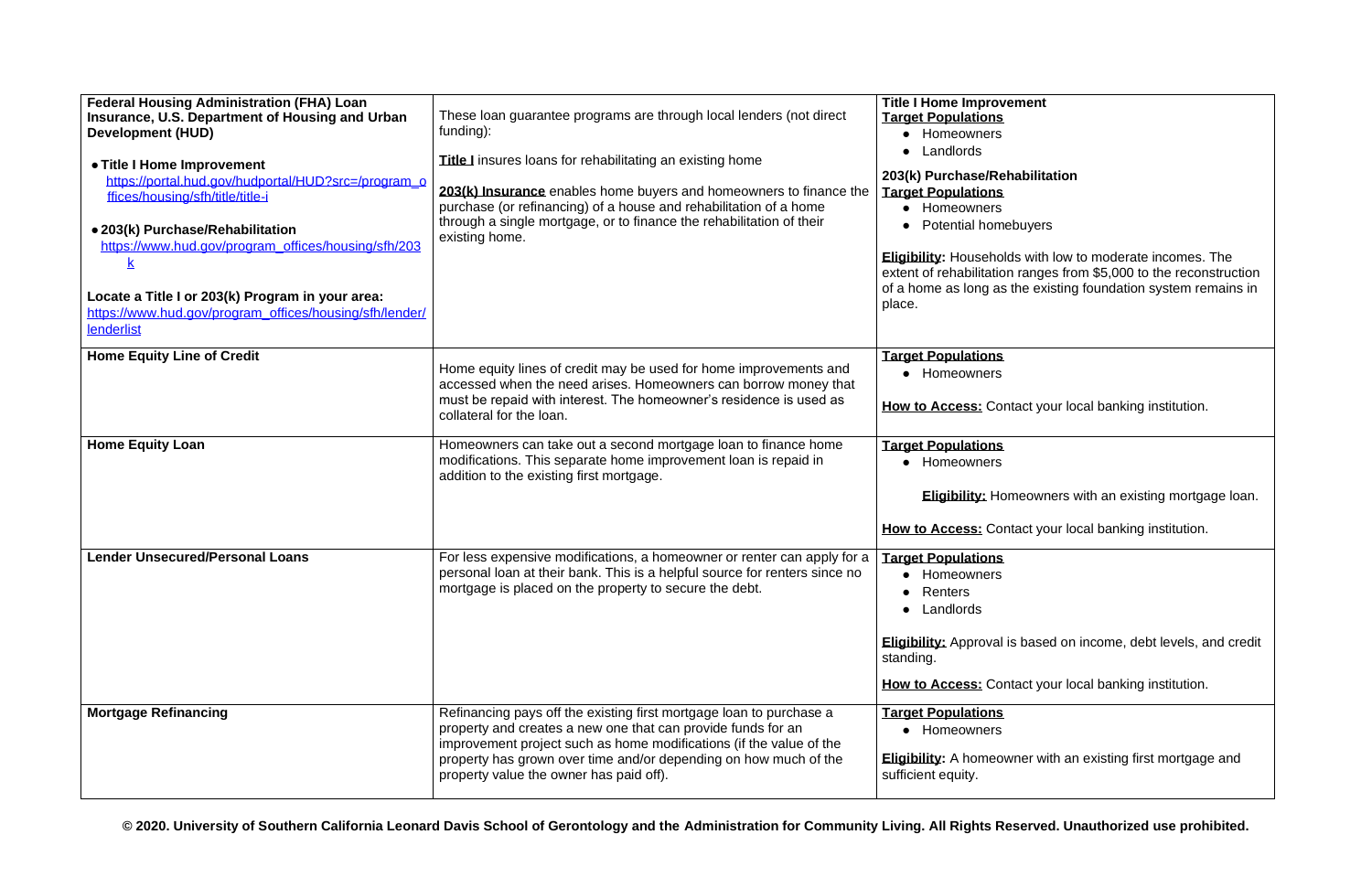| How to Access: Contact your local banking institution.                                                                                                    |
|-----------------------------------------------------------------------------------------------------------------------------------------------------------|
| <b>Target Populations</b>                                                                                                                                 |
| Homeowners                                                                                                                                                |
| <b>How to Access:</b> Ask your remodeler if they offer this type of<br>loan.                                                                              |
| <b>Target Populations</b>                                                                                                                                 |
| Homeowners                                                                                                                                                |
| Landlords                                                                                                                                                 |
| <b>How to Access:</b> Ask your remodeler if they offer this type of<br>loan.                                                                              |
| <b>Target Populations</b>                                                                                                                                 |
| Homeowners                                                                                                                                                |
| <b>How to Access:</b> Contact a counselor to learn more and<br>determine if a reverse mortgage is right for you (see links).<br><b>Target Populations</b> |
| Homeowners                                                                                                                                                |
| How to Access: Contact your local banking institution.                                                                                                    |
| <b>Target Populations</b><br>Homeowners                                                                                                                   |
| How to Access: Contact your local banking institution.                                                                                                    |

|                                                                                                                                                                                                                                                                                                                                                                                                                                                                                                                              |                                                                                                                                                                                                                                                                                                                                                                                                                                                                                                                                                 | How to Access: Cor                                                                              |
|------------------------------------------------------------------------------------------------------------------------------------------------------------------------------------------------------------------------------------------------------------------------------------------------------------------------------------------------------------------------------------------------------------------------------------------------------------------------------------------------------------------------------|-------------------------------------------------------------------------------------------------------------------------------------------------------------------------------------------------------------------------------------------------------------------------------------------------------------------------------------------------------------------------------------------------------------------------------------------------------------------------------------------------------------------------------------------------|-------------------------------------------------------------------------------------------------|
| <b>Remodeler Donated Financing</b><br>Remodeler donated unsecured loan                                                                                                                                                                                                                                                                                                                                                                                                                                                       | Remodelers may self-fund all or part of a home modification project for a<br>homeowner (this may be done in the spirit of giving or as part of a<br>marketing promotion of the remodeler's commitment to giving back to its<br>community). It might include donated labor by the remodeler or material<br>contributed by the remodeler's suppliers.                                                                                                                                                                                             | <b>Target Populations</b><br>• Homeowners<br><b>How to Access: Ask</b><br>loan.                 |
| <b>Remodeler Referred Financing</b><br>Remodeler referred unsecured loan<br>Remodeler referred secured loan                                                                                                                                                                                                                                                                                                                                                                                                                  | Besides considering loans from banks or other lenders, many finance<br>companies offer consumer lending services through remodeling<br>contractors or suppliers. Many remodelers can offer project financing by<br>associating with finance companies specializing in remodeling projects,<br>which provides customer convenience, processing speed, and may<br>have lower closing costs than other refinancing options.                                                                                                                        | <b>Target Populations</b><br>Homeowners<br>Landlords<br><b>How to Access: Ask</b><br>loan.      |
| <b>Reverse Equity Mortgage</b><br><b>National Reverse Mortgage Lenders Association:</b><br>http://www.reversemortgage.org<br>FHA-Approved Home Equity Conversion Mortgages for<br>Seniors: HUD Information, including finding a counselor<br>in your area<br>http://portal.hud.gov/hudportal/HUD?src=/program_offices/ho<br>using/sfh/hecm/hecmhome<br><b>National Council on Aging Reverse Mortgage Counseling</b><br>https://www.ncoa.org/economic-security/home-equity/reverse-<br>mortgages/reverse-mortgage-counseling/ | Special financing technique available only for elderly homeowners to<br>convert their home equity into a lump-sum payment, a stream of<br>monthly payments, a line of credit, or a combination of these options.<br>The property's title is turned over to the lender in exchange for the<br>payment(s). Funds could be used to make changes to their homes.                                                                                                                                                                                    | <b>Target Populations</b><br>• Homeowners<br><b>How to Access: Cor</b><br>determine if a revers |
| <b>Secured Loans Against Homeowner's Bank</b><br><b>Accounts</b>                                                                                                                                                                                                                                                                                                                                                                                                                                                             | Homeowners can take out a personal loan against their own financial<br>assets held by their local bank to fund home modification projects. If a<br>household has an adequate certificate of deposit (CD) with a long term,<br>a lender may allow borrowing against it to fund less expensive<br>modifications. The household may be eligible to receive up to a certain<br>percentage of the CD's value (e.g., 80%) for a term shorter than the<br>CD's, or if the CD is renewed when its term expires, the loan against it<br>may be extended. | <b>Target Populations</b><br>• Homeowners<br>How to Access: Cor                                 |
| <b>Secured Loans Against Homeowner's Financial</b><br><b>Investment Accounts (Margin Loan)</b>                                                                                                                                                                                                                                                                                                                                                                                                                               | A margin loan is money typically borrowed from your bank or investment<br>firm to buy additional shares or managed funds. Often, the proceeds<br>from a margin loan can be used for other purposes such as real estate<br>investments or improvements. As an investment strategy, a margin loan<br>can be a successful way to grow wealth. A margin loan is usually<br>offered at below market interest rates as you are basically borrowing                                                                                                    | <b>Target Populations</b><br>• Homeowners<br>How to Access: Cor                                 |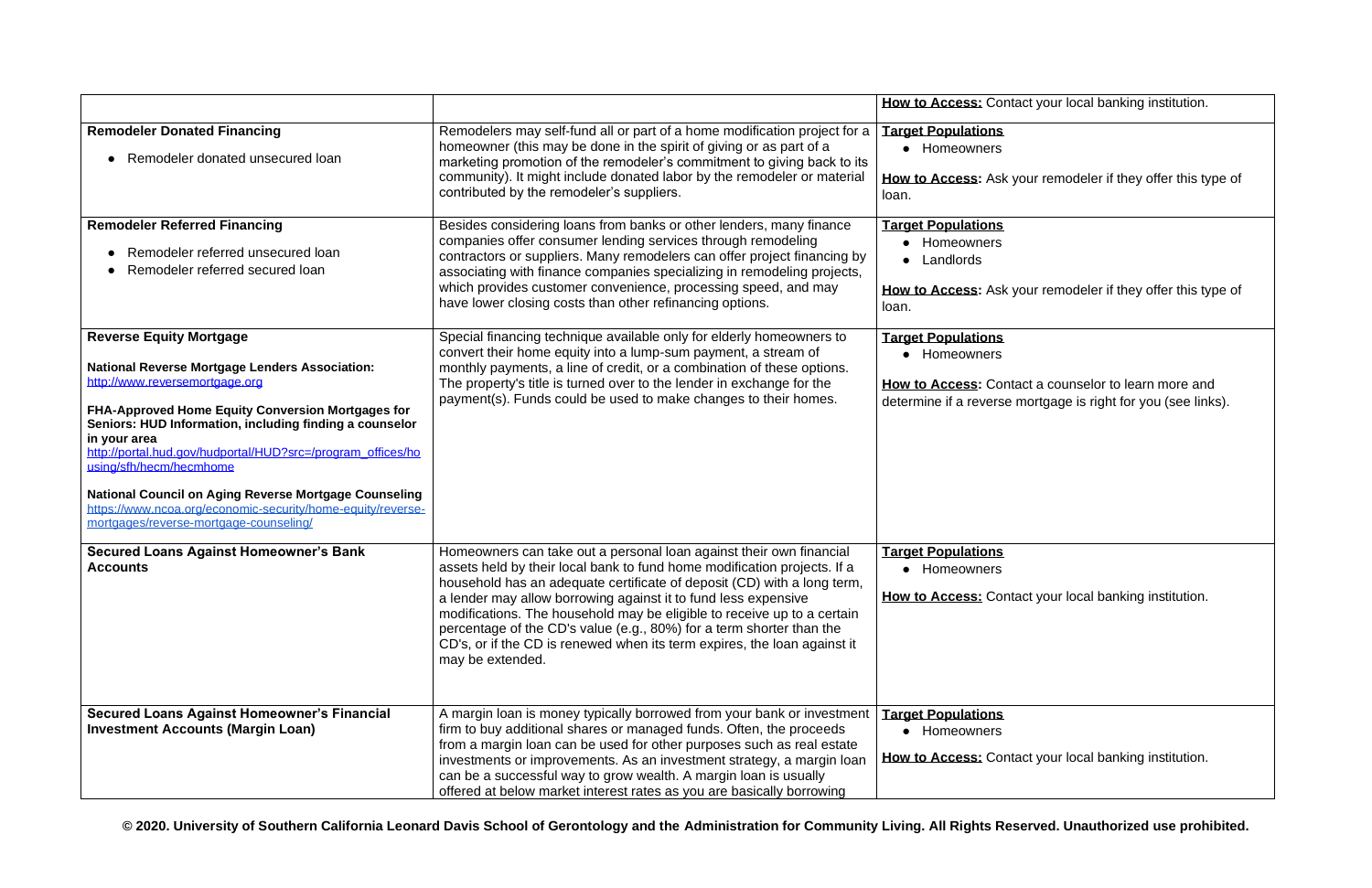w income

isabilities

fer to 211.org or your white pages.

w income isabilities

targeted to households already receiving assistance.

cial Services Block Grant funds are awarded vards are not made directly to individuals or izations. The human and social service state oversee the provision of SSBG more information about services and ur local social service office (see link at left).

<span id="page-7-0"></span>

|                                                                                                                                                                                                                                                      | one's own money. The loan can offer taxation benefits, and the added<br>security of diversifying one's investment portfolio.                                                                                                                                                                                                                                                                                                                                             |                                                                                                                                                                                                                                                                                                                    |
|------------------------------------------------------------------------------------------------------------------------------------------------------------------------------------------------------------------------------------------------------|--------------------------------------------------------------------------------------------------------------------------------------------------------------------------------------------------------------------------------------------------------------------------------------------------------------------------------------------------------------------------------------------------------------------------------------------------------------------------|--------------------------------------------------------------------------------------------------------------------------------------------------------------------------------------------------------------------------------------------------------------------------------------------------------------------|
|                                                                                                                                                                                                                                                      | <b>SOCIAL/VOCATIONAL SUPPORTS</b>                                                                                                                                                                                                                                                                                                                                                                                                                                        |                                                                                                                                                                                                                                                                                                                    |
| Civic, Advocacy, Religious, and Trade Groups                                                                                                                                                                                                         | Organizations may include neighborhood associations or community<br>groups, churches, synagogues, Jaycees, building trade unions, Boy<br>Scouts of America, Girl Scouts of America, Kiwanis Clubs, YMCAs,<br>Knights of Columbus, Rotary Clubs, Lion's Clubs, B'nai B'rith, Masons,<br>builders associations, or 4H Clubs. These groups may sponsor projects<br>(e.g., rampathons), raise/donate funds, and conduct other activities to<br>help with home modifications. | <b>Target Populations</b><br>• Homeowners<br><b>Renters</b><br>Landlords<br>Those with lov<br>Older adults<br>People with di                                                                                                                                                                                       |
|                                                                                                                                                                                                                                                      |                                                                                                                                                                                                                                                                                                                                                                                                                                                                          | <b>How to Access: Ref</b>                                                                                                                                                                                                                                                                                          |
| <b>Crime Victims' Benefits, U.S. Department of Justice</b><br>https://www.benefits.gov/benefits/benefit-details/4416<br><b>Indiana Criminal Justice Institute</b><br>https://www.in.gov/cji/2333.htm                                                 | States have programs that provide compensation when a person is<br>injured or dies when a crime is committed against them. Beneficiaries<br>may include the victim, their families, and/or a person paying a victim's<br>expenses. Awards might cover home accessibility modifications, when<br>applicable. Compensation is paid only when other financial resources,<br>such as private insurance and offender restitution, do not cover the<br>loss.                   | <b>Target Populations</b><br>Homeowners<br>Renters<br>$\bullet$                                                                                                                                                                                                                                                    |
| Social Security Title XX Social Services, U.S.<br><b>Department of Health and Human Services (HHS)</b><br>https://www.acf.hhs.gov/ocs/resource/ssbg-fact-sheet<br>To locate your state office:<br>https://www.acf.hhs.gov/ocs/resource/ssbg-contacts | Administered by the federal Department of Health and Human Services<br>(HHS), states distribute Social Services Block Grant funds through<br>regional offices that assist households facing emergencies (e.g., major<br>housing or medical problems). They can support households already<br>receiving public assistance. Assistance may include installing very<br>basic modifications like a ramp, hall rail, or bathroom grab bars.                                   | <b>Target Populations</b><br>Homeowners<br>Renters<br>Landlords<br>Those with lov<br>People with di<br><b>Eligibility: Generally</b><br>some form of public a<br>How to Access: Soo<br>directly to states. Aw<br>social service organi:<br>departments in each<br>funded services. For<br>eligibility, contact you |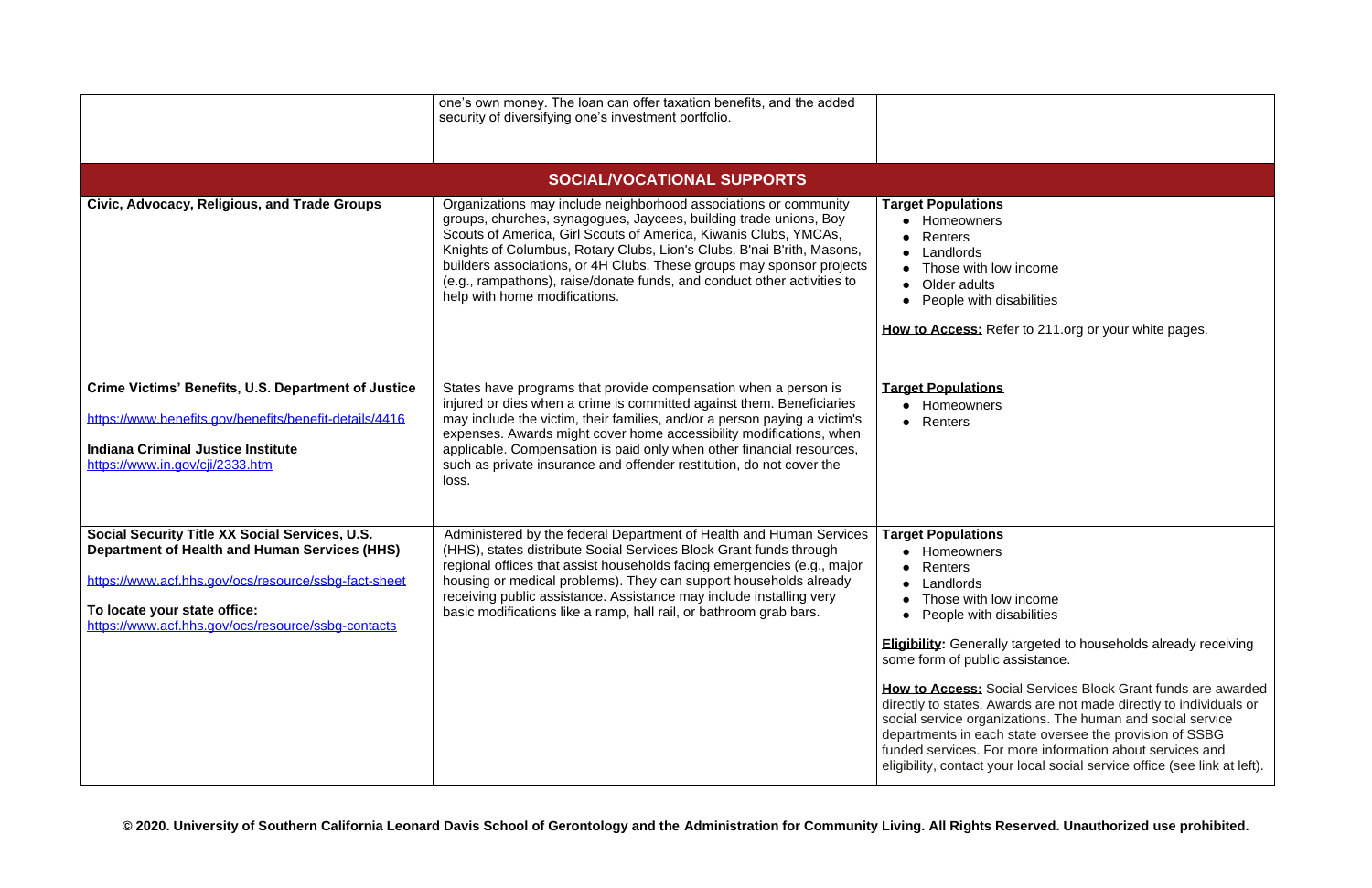## lisabilities

**Rax Deduction** 

isabilities

isabilities

*<u>Iction</u>* 

# **Fax Exemption**

isabilities

**Local Exemption** 

isabilities

<span id="page-8-0"></span>

| Workers' Compensation, U.S. Department of Labor<br><b>Workers' Compensation Board of Indiana</b><br>https://www.in.gov/wcb/                                                                                                                                                                                                                      | States administer programs that provide financial assistance for workers<br>injured on the job. Workers' Compensation programs usually fund<br>modifications or purchasing/leasing another unit if the worker cannot<br>adequately perform everyday functions at home. Coverage is provided<br>through the Workers' Compensation Insurance businesses are required<br>to purchase; states oversee to ensure claims are handled properly.                                                                                                                                                                                                                                                                                                                                                                                                                                                                                                                                                                                                                                              | <b>Target Populations</b><br>Homeowners<br>Renters<br>$\bullet$<br>People with dis<br>$\bullet$                                                                                                                                                                                                   |
|--------------------------------------------------------------------------------------------------------------------------------------------------------------------------------------------------------------------------------------------------------------------------------------------------------------------------------------------------|---------------------------------------------------------------------------------------------------------------------------------------------------------------------------------------------------------------------------------------------------------------------------------------------------------------------------------------------------------------------------------------------------------------------------------------------------------------------------------------------------------------------------------------------------------------------------------------------------------------------------------------------------------------------------------------------------------------------------------------------------------------------------------------------------------------------------------------------------------------------------------------------------------------------------------------------------------------------------------------------------------------------------------------------------------------------------------------|---------------------------------------------------------------------------------------------------------------------------------------------------------------------------------------------------------------------------------------------------------------------------------------------------|
|                                                                                                                                                                                                                                                                                                                                                  | <b>TAX FUNDING SOURCES</b>                                                                                                                                                                                                                                                                                                                                                                                                                                                                                                                                                                                                                                                                                                                                                                                                                                                                                                                                                                                                                                                            |                                                                                                                                                                                                                                                                                                   |
| Internal Revenue Service, U.S. Department of the<br><b>Treasury</b><br>• Personal Income Tax Deduction<br>https://www.irs.gov/credits-deductions<br>• Capital Gains Tax<br>https://www.irs.gov/taxtopics/tc409.html<br>• Business Tax Deduction<br>https://www.irs.gov/businesses/small-businesses-<br>self-employed/deducting-business-expenses | Personal Federal Income Tax. Out-of-pocket expenses for a range of<br>accessibility modifications can be included when calculating federal<br>income tax medical expense deductions. Features permitted may only<br>partially increase property value.<br>Federal Capital Gains Tax. Financing home modifications has tax<br>implications. The amount spent on accessibility can be added to the<br>cost basis of the house --- the cumulative cost of improvements made<br>over the years, even if market value is not increased. When the house is<br>sold, the capital gain reflects the difference between the net selling price<br>and the cost basis.<br><b>Federal Income Tax Deduction for Housing Used for Business</b><br><b>Purposes</b> . When a property is used for business purposes, a portion of<br>capital expenses such as building improvements normally must be<br>deducted over a number of years. However, accessibility improvements<br>for customers can either be deducted over time or taken as a lump-sum<br>deduction in the year the expenses occurred. | <b>Personal Income Ta</b><br><b>Target Populations</b><br>• Homeowners<br>People with dis<br><b>Capital Gains Tax</b><br><b>Target Populations</b><br>Homeowners<br>Landlords<br>$\bullet$<br>People with dis<br><b>Business Tax Dedu</b><br><b>Target Populations</b><br>Homeowners<br>Landlords |
| <b>State/Local Taxes</b><br>• Sales Tax Exemption<br>• Property Tax Exemption<br>To find your local IRS office:<br>https://www.irs.gov/help/contact-your-local-irs-office                                                                                                                                                                        | State/Local Sales Tax Exemption. Some states and/or counties offer a   State/Local Sales Ta<br>sales tax exemption for certain accessibility improvement-related<br>purchases households make. For example, a state may have an<br>exemption for the sales tax paid on materials used to construct a ramp<br>or when purchasing lifting equipment installed at a residence. A<br>homeowner typically purchases the supplies and/or equipment, and<br>submits documentation to receive the rebate.<br><b>Local Property Tax Exemption.</b> Whatever a property's current market<br>value or sales price, home modifications may increase the assessed<br>value to and raise property taxes as a result. This can be an unfortunate<br>side effect of home modifications, a remodeling job whose primary intent<br>is to encourage better functioning.                                                                                                                                                                                                                                  | <b>Target Populations</b><br>Homeowners<br>Renters<br>Older adults<br>People with dis<br><b>Local Property Tax</b><br><b>Target Populations</b><br>Homeowners<br>Landlords<br>People with dis                                                                                                     |